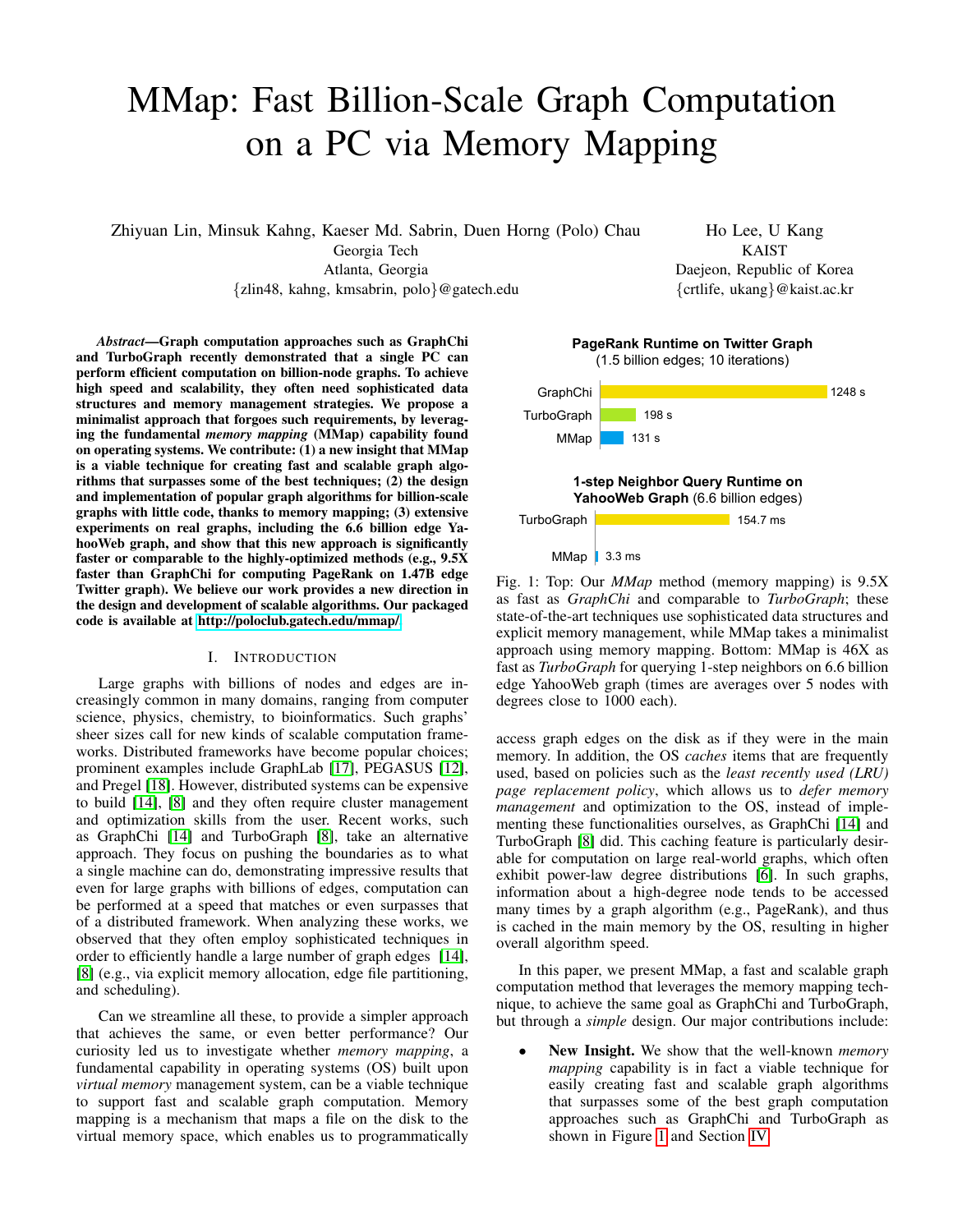<span id="page-1-1"></span>

Fig. 2: How memory mapping works. A portion of a file on disk is mapped into memory (blue); portions no longer needed are unmapped (orange). A large graph is often stored as an edge list (left), which usually does not fit in the main memory (right). MMap treats the edge file as if it were fully loaded into memory; programmatically, the edge list is accessed like an array. Each "row" of the edge file describes an edge, identified by its *source node ID* and *target node ID*.

- **Design & Implementation.** We explain how MMap can be leveraged to build important algorithms for large graphs, using simple data structures and little code (Section [III\)](#page-1-0). For example, GraphChi's framework consists of more than 8000 lines of code [\[14\]](#page-5-3), while MMap's is fewer than  $450$  lines<sup>[1](#page-0-1)</sup>.
- **Extensive Evaluation on Large Graphs.** Using large real graphs with up to 6.6 billion edges (YahooWeb [\[25\]](#page-5-6)), our experiments show that MMap is significantly faster than or comparable to GraphChi and TurboGraph. We also evaluate how MMap's performance would sustain for different graph sizes.

Importantly, we are not advocating to replace existing approaches with MMap. Rather, we want to highlight the kind of performance we can achieve by leveraging memory mapping alone. We believe MMap has strong potential to benefit a wide array of algorithms, besides the graph algorithms that we focus on in this work.

# II. BACKGROUND: MEMORY MAPPING AND ITS ADVANTAGES

Here, we describe how memory mapping works and how it may benefit large graph computation. We refer our readers to [\[19\]](#page-5-7), [\[20\]](#page-5-8), [\[24\]](#page-5-9), [\[4\]](#page-5-10) for more details on memory mapping.

# *A. Memory Mapping*

*Memory mapping* is a mechanism that maps a file or part of a file into the virtual memory space, so that files on the disk can be accessed as if they were in memory. Memory mapping is a mature and well-studied technique. We refer the readers to comprehensive resources such as [\[15\]](#page-5-11) for more details. Figure [2](#page-1-1) briefly describes how memory mapping works.

Systems like GraphChi and TurboGraph implemented some of the above techniques like custom pages and page tables by themselves, which are eventually translated into OS-level paging. We believe this indirection incurs overhead and may not have fully utilized memory management optimization already built on the OS. This belief prompted us to investigate using memory mapping to directly scale up graph algorithms.

### *B. Advantages of Memory Mapping*

There are many advantages of using memory mapping, especially when processing large files. Below we summarize the major advantages of memory mapping [\[15\]](#page-5-11).

- Reading from and writing to a memory-mapped file do not require the data to be copied to and from a user-space buffer while standard read/write do.
- Aside from any potential page faults, reading from and writing to a memory-mapped file do not incur any overhead due to context switching.
- When multiple processes map the same data into memory, they can access that data simultaneously. Read-only and shared writable mappings are shared in their entirety; private writable mappings may have their not-yet-COW (copy-on-write) pages shared.

## <span id="page-1-0"></span>III. MMAP: FAST & SCALABLE GRAPH COMPUTATION THROUGH MEMORY MAPPING

We describe our fast and minimal MMap approach for large graph computation. We will explain how MMap uses simpler data structures for storing and accessing graph edges and how MMap flexibly supports important classes of graph algorithms.

#### *A. Main Ideas*

Existing approaches. As identified by GraphChi and TurboGraph researchers [\[14\]](#page-5-3), [\[8\]](#page-5-4), the crux in enabling fast graph computation is to design efficient techniques to store and access the large number of graph's edges. GraphChi and TurboGraph, among others, designed sophisticated methods such as *parallel sliding windows* [\[14\]](#page-5-3) and *pin-and-slide* [\[8\]](#page-5-4) to efficiently access the edges. To handle the large number of edges that may be too large to fit in memory (e.g., 50GB for YahooWeb), GraphChi and TurboGraph utilize sharding to break the edge lists into chunks, load and unload those chunks into the memory, perform necessary computation on them, and move the partially computed results back and forth to the disk. This requires them to convert the simple edge list file into a complex, sharded and indexed database, and to have extraneous memory management for optimally accessing the database.

Our streamlined approach. We would like to forgo these steps with a simpler approach by leveraging memory mapping. In spirit, our goal is the same as GraphChi and TurboGraph, but we defer the memory management to the OS. Once a graph data file is memory-mapped to its binary representation, we can programmatically access the edges as if they were in the main memory even when they are too large to fit in it. Furthermore, OS employs several memory and process management techniques for optimizing the memory usage,

<sup>&</sup>lt;sup>1</sup>MMap code measured by the Metrics Plugin; GraphChi measured by LocMetrics.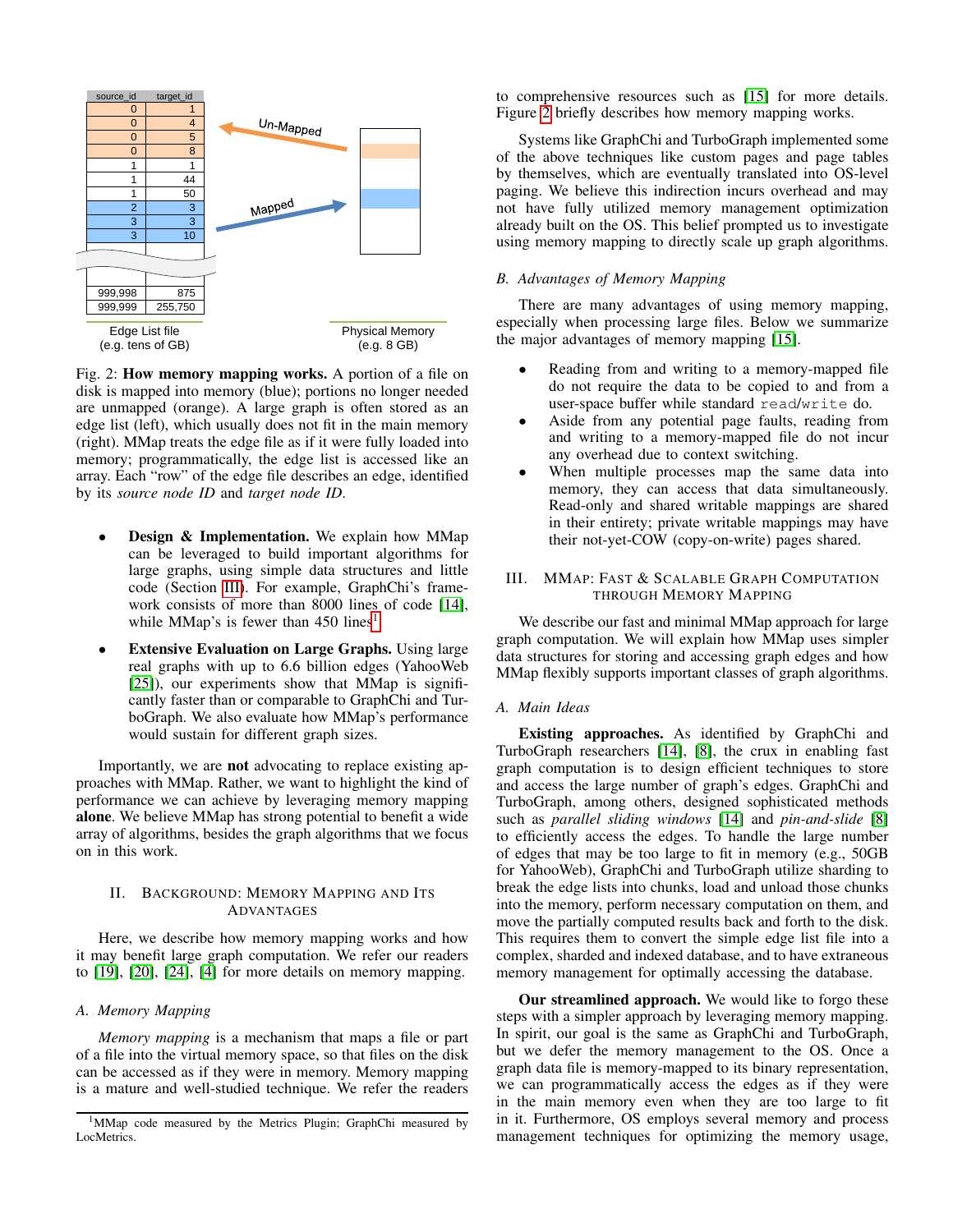including paging managements techniques such as *read-ahead paging*, and *least recently used (LRU)* page replacement policy, which make it possible for us to defer memory management and optimization to the OS, instead of implementing these functionalities ourselves as GraphChi and TurboGraph did.

Why MMap works for graph computation. As Kang et al. [\[12\]](#page-5-1) showed, many graph algorithms can be formulated as *iterative matrix-vector multiplications*; it allows MMap to leverage the spatial locality brought about by such formulation to maximize the algorithm performance through replacement policies such as *read-ahead paging*. In addition, many of real graphs follow power-law distribution [\[6\]](#page-5-5), and in many graph algorithms, such as PageRank, high degree nodes are likely to be accessed very frequently. This lets the OS take great advantage of temporal locality to improve graph computation's performance, via replacement policies such as the LRU policy. To verify our hypothesis about MMap (see Section [III-C\)](#page-2-1), we implemented multiple graph algorithms that are commonly offered by standard graph libraries [\[12\]](#page-5-1), [\[17\]](#page-5-0), [\[14\]](#page-5-3), [\[7\]](#page-5-12), which include finding 1-step and 2-step neighbors, and the important class of algorithms based on *iterative matrix-vector multiplications* that include PageRank and Connected Components. GraphChi [\[14\]](#page-5-3) also explored this locality in the early phase of their project, but they decided not to pursue it.

# *B. Graph Storage Structures*

Here, we explain how we store graphs for computing graph algorithms via memory mapping. Our storage consists of two main data structures: an *edge list file* and an *index file*.

*Edge List file:* Edge list representation is one of the simple and popular ways of representing graphs. In this representation, each row in the data file represents a single edge, and each of which is represented by its two endpoints' node IDs as depicted in Figure [3.](#page-2-2) For memory mapping, we need to convert it into its binary representation, i.e., converting each node ID into a binary integer. On the other hand, GraphChi and TurboGraph create custom, sophisticated databases that are often much larger than the given edge list text file; this also incurs considerable conversion (preprocessing) time. MMap then primarily works on the simple binary edge list file.

<span id="page-2-3"></span>*Index file*: For some classes of graph queries, we use a binary *index file* in addition to the binary edge list file. We assume edges corresponding to a same source node are stored contiguously, an assumption also made by the GraphChi and TurboGraph. Based on this assumption, we define an index file that keeps starting offset of a source node's edges from the edge list file. As shown in Figure [3,](#page-2-2) we store a node's file offset from the binary edge file in an 8 Byte *Long* data type<sup>[2](#page-0-1)</sup>. To ensure that the file offsets are correctly recorded, we include empty padding for nodes that are missing. Optionally, we can store other information about each node for efficient computation such as degrees of nodes (see Section [III-C\)](#page-2-1).

*Other Data Structures:* Many other data structures can be emulated. For instance, we can emulate *adjacency lists* by having an index file which keeps the first edges' offset of source nodes in the edge list, which could be useful for some classes of algorithms.

<span id="page-2-2"></span>

Fig. 3: Data structures used for computing PageRank. In our PageRank implementation, a binary edge list file and three node vectors are used. In addition to the edge list file (denoted as E at the bottom), out-degree information of each node (N2) is used to normalize an edge matrix.

# <span id="page-2-1"></span>*C. Supporting Scalable Queries via MMap*

We support several popular graph algorithms, which can be divided into two classes: (a) **global queries** which tend to access all edges in the graph and (b) targeted queries which access a small number of edges that are often localized (e.g., finding a node's 2-step-away neighbors). We implemented algorithms that both GraphChi and TurboGraph have implemented in order to compare our performance with theirs.

*Global Queries:* PageRank, as well as many other global queries and algorithms, such as Connected Components, Belief Propagation [\[9\]](#page-5-13), and Eigensolver [\[10\]](#page-5-14) can be implemented using *generalized iterative matrix-vector multiplications* [\[12\]](#page-5-1). We refer our readers to [\[12\]](#page-5-1) to the full list of such algorithms. That makes it possible to leverage MMap to achieve powerful performance through a simple design. Figure [3](#page-2-2) visualizes the data structures used for computing PageRank using the *power iteration* method [\[3\]](#page-5-15).

*Targeted Queries:* As for *targeted queries*, we chose to implement two queries which TurboGraph [\[8\]](#page-5-4) implemented: finding 1-step and 2-step neighbors of a node. They require access to a portion of the edge list file containing information about the node in context. To help speed up the targeted queries, we used a simple binary *index* file in addition to the binary edge list file as described in [III-B.](#page-2-3)

## IV. EXPERIMENTS ON LARGE GRAPHS

<span id="page-2-0"></span>We compared our memory mapping approach with two state-of-the-art approaches, GraphChi [\[14\]](#page-5-3) and Turbo-Graph [\[8\]](#page-5-4). Following their experimental setups, we measured the elapsed times for two classes of queries: global queries and targeted queries. Table [I](#page-3-0) lists all the queries being evaluated.

In the following subsections, we describe the datasets we used and the experimental setups, then we present and discuss our results.

 $2$ We could not use Java int, because it can store only up to about 4.2 billion  $(2^{32})$  values, but the number of edges in graphs we used exceeds it.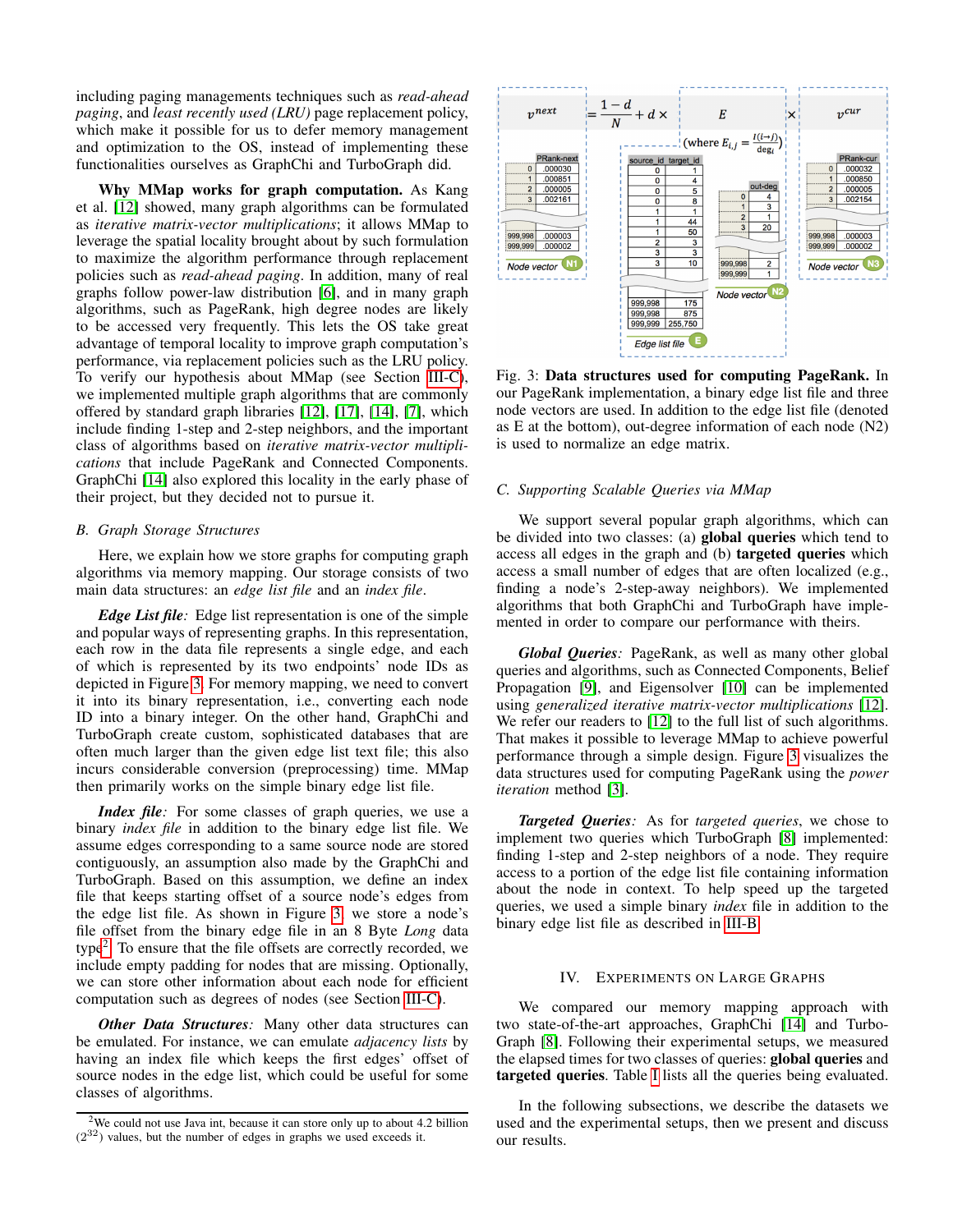<span id="page-3-2"></span>

Fig. 4: Runtimes of GraphChi, TurboGraph, and our MMap approach (in seconds), on LiveJournal, Twitter and YahooWeb graphs for global queries (PageRank with 10 iterations; Connected Components). MMap is the fastest across all tests and all graph sizes, and significantly faster than GraphChi. PageRank is an iterative algorithm, thus taking longer to run than Connected Components.

<span id="page-3-0"></span>TABLE I: *Global queries* and *targeted queries* being evaluated.

| <b>Global Queries</b>   | PageRank<br><b>Connected Components</b>      |
|-------------------------|----------------------------------------------|
| <b>Targeted Queries</b> | 1-Step Out-neighbors<br>2-Step Out-neighbors |

<span id="page-3-1"></span>TABLE II: Large real-world graphs used in our experiments.

| Graph       | <b>Nodes</b>  | <b>Edges</b>  |
|-------------|---------------|---------------|
| LiveJournal | 4.847.571     | 68.993.773    |
| Twitter     | 41.652.230    | 1,468,365,182 |
| YahooWeb    | 1.413.511.391 | 6,636,600,779 |

#### *A. Graph Datasets*

We used the same three large graph datasets used in GraphChi and TurboGraph's experiments, which come at different scales. The three datasets are: the LiveJournal graph [\[2\]](#page-5-16) with 69 million edges, the Twitter graph [\[13\]](#page-5-17) with 1.47 billion edges, and the YahooWeb graph [\[25\]](#page-5-6) with 6.6 billion edges. Table [II](#page-3-1) shows the exact number of nodes and edges of these graphs.

#### *B. Experimental Setup*

Machine: All tests are conducted on a desktop computer with Intel i7-4770K quad-core CPU at 3.50GHz,  $4 \times 8$ GB RAM, 1TB SSD of Samsung 840 EVO-Series and  $2\times3TB$ WD 7200RPM hard disk. Unless specified otherwise, all experiments use 16GB of RAM, and store the graphs on the SSD drives as required by TurboGraph [\[8\]](#page-5-4). TurboGraph only runs on Windows, thus we chose Windows 8 (x64) as our main test OS, where we also run MMap (which also runs on other OSes since it is written in Java). We could not run GraphChi on Windows unfortunately, due to a missing library. Therefore, we run GraphChi on Linux Mint 15 (x64). Each library's configurations are as follows:

*MMap*: Written in Java 1.7.

*TurboGraph*: V0.1 Enterprise Edition. TurboGraph requires a user-specified buffer size. We found that a size that is too close to the system's physical RAM amount causes the whole system to freeze. Empirically, we were able to use a buffer size of 12 GB (out of 16 GB available) without crashing. TurboGraph's source code is not available.

*GraphChi*: C++ V0.2.6, with default configurations.

Test Protocol: Each test was run under the same configuration for three times, and the average is reported. Page caches were cleared before every test by completely rebooting the machine.

#### *C. Global Queries*

Global queries represent the class of algorithms that need access to the entire edge list file one or more times. Figure [4](#page-3-2) shows the elapsed times of computing PageRank (10 iterations on LiveJournal and Twitter graphs and 3 iterations on YahooWeb graph) and finding the connected components. For finding connected components, we note that we used the Union-Find [\[23\]](#page-5-18) algorithm which requires a single pass over the edge list file. Our approach (MMap) outperforms TurboGraph by 1.11 to 2.15 times for all the three graphs and GraphChi with even larger margins (1.34 to 16.4 times).

*1) Results of PageRank and Connected Components on LiveJournal and Twitter Graph:* LiveJournal and Twitter graphs represent the small and medium sized graphs in our experiments. In our implementation of PageRank, three node vectors are required for storing degree, and PageRank for current and next steps. For LiveJournal and Twitter, we kept all the three node vectors in memory and only mapped the binary edge list file from disk. Three node vectors for Twitter graph requires around 500MB RAM space, thus allowing the OS to use the rest of the memory for mapping the edge file.

For the LiveJournal graph, we see the most significant speedup because of its small size (the binary edge file is around 526MB). The operating system can memory-map the entire file and keep it in memory at all times, eliminating many loading and unloading operations which the other approaches may require. There is less speedup for the Twitter graph. MMap is 1.5 times faster than TurboGraph for PageRank. This may be due to a large binary edge list file (11GB on disk) in addition to the 0.5GB node vectors.

*2) Results of PageRank and Connected Components on YahooWeb Graph:* Our implementation of PageRank for YahooWeb is slightly different from the other two datasets due to its large size. We cannot use in-memory node vectors which we used for the smaller graphs because the data cannot be loaded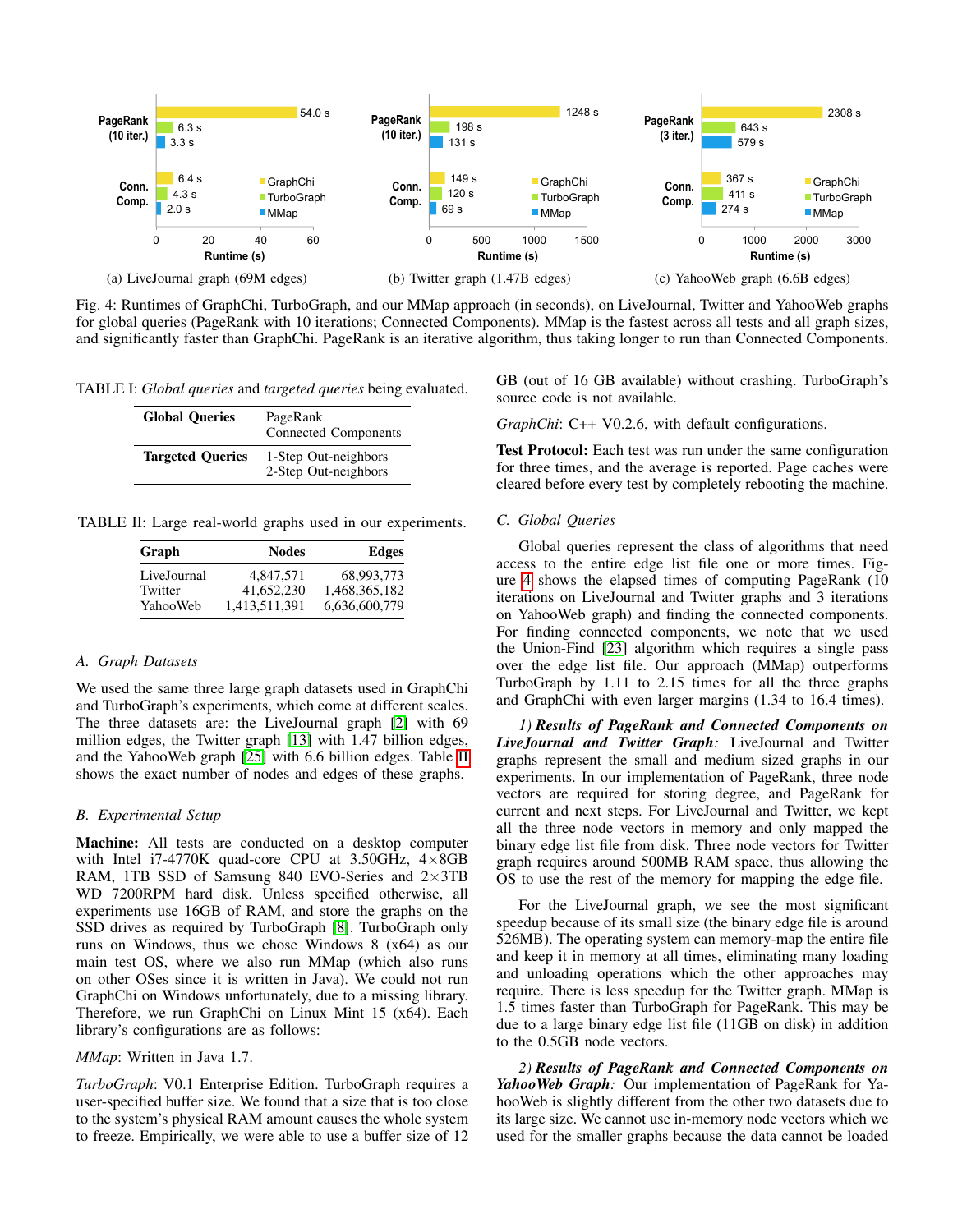<span id="page-4-1"></span>

Fig. 5: Average runtimes of 1-step and 2-step out-neighbor queries for LiveJournal and Yahoo graphs. We choose 5 nodes with similar 1-step and 2-step out-neighbors. MMap outperforms TurboGraph by several orders of magnitude.

<span id="page-4-0"></span>TABLE III: The graphs' highest out-degrees.

| Graph       | Max. Out-degree |
|-------------|-----------------|
| LiveJournal | 20.293          |
| Twitter     | 2,997,469       |
| YahooWeb    | 2,531           |

on 16GB RAM. Note that a single node vector containing 4-byte floats for YahooWeb would need around 5.6GB of space. To resolve this, we used disk-based memory mapped files for node vectors. We expected this would significantly slow down our approach. Much to our surprise, even with this approach, MMap performed quite nicely compared to TurboGraph and GraphChi. As depicted in Figure [4](#page-3-2) (c), we in fact achieved slightly better performance than theirs. Our understanding is, for such large sized node vectors, there exists a strong locality of reference. As the edge list file is grouped by source nodes, access to the node vectors is often localized to the source node's information (such as the node's PageRank value and degree). Thus for a period of time, OS loads only small chunks of each node vector in memory and uses almost the entire remaining RAM for mapping the huge binary edge list file (which is around 50GB). This speeds up the overall throughput.

## *D. Targeted Queries*

Targeted queries represent the class of algorithms that need to access random partial chunks of the edge list file at most once. For targeted queries, we compared our approach with TurboGraph only, since GraphChi does not have direct implementation for targeted queries. As explained in Section [III,](#page-1-0) we used the index file to find the 1-step and 2-step neighbors of a node. TurboGraph uses 1MB as the custom page size for its memory manager. However, for most of the nodes, chunks containing all of its neighbors is much smaller. Typically, the

<span id="page-4-2"></span>TABLE IV: 1-step neighbor query times (ms) on Twitter graph of representative nodes from different degree range. Shorter times are in bold.

| <b>MMap</b> |           |     | <b>TurboGraph</b> |           |    |
|-------------|-----------|-----|-------------------|-----------|----|
| Node ID     | #Neighbor | МS  | Node ID           | #Neighbor | MS |
| 41955       | 67        |     | 6382:15           | 62        | 11 |
| 955         | 987       |     | 2600:16           | 764       | 12 |
| 1000        | 1,794     |     | 3666:64           | 1,770     | 13 |
| 989         | 5,431     | 4   | 3048:48           | 4,354     | 14 |
| 1,037,947   | 2,997,469 | 140 |                   |           |    |

<span id="page-4-3"></span>TABLE V: 2-step neighbor query times (ms) on Twitter graph of representative nodes from different degree range. Shorter times are in bold.

| <b>MMap</b>                                    |                                                            | <b>TurboGraph</b>                     |                                                                      |                                              |                               |
|------------------------------------------------|------------------------------------------------------------|---------------------------------------|----------------------------------------------------------------------|----------------------------------------------|-------------------------------|
| Node ID                                        | $#2-Nhbr$                                                  | МS                                    | Node ID                                                              | $#2-Nhbr$                                    | MS                            |
| 25892360<br>1000<br>100000<br>10000<br>1037947 | 102,000<br>835,941<br>1.096.771<br>6.787.901<br>22.411.443 | 156<br>235<br>532<br>7.281<br>202,026 | 6382:15<br>2600:16<br>3666:64<br>3048:48<br>$\overline{\phantom{0}}$ | 115,966<br>776,764<br>1,071,513<br>7.515.811 | 166<br>1446<br>2,382<br>6,835 |

OS works on a much smaller granularity of page size, giving MMap a much faster average time than TurboGraph.

LiveJournal and YahooWeb graphs. TurboGraph suggested that they randomly chose 5 nodes to compute targeted queries and reported the average of the runtimes. This approach works mostly for LiveJournal and YahooWeb graphs, however, it does not work for the Twitter graph because it has a much wider range of node degrees as we show in Table [III.](#page-4-0) For example, while the nodes that TurboGraph's experiments had selected had only up to 115,966 2-step neighbors, there are nodes in the Twitter graph with more than *22.5 million* 2 step neighbors. Thus, we ran the queries on LiveJournal and YahooWeb graphs following TurboGraph's approach, but when experimenting with the Twitter graph, we treated it separately. TurboGraph used a custom notation for identifying a node, which consists of the pageID and slotID corresponding to their internal data structure. We were unable to recreate that mapping and thus resorted to finding comparable nodes which returned roughly equal number of 1-step and 2-step neighbors. Figure [5](#page-4-1) shows average query time for similar nodes in LiveJournal and YahooWeb graphs.

Twitter graph. We picked representative nodes covering the entire ranges of 1- and 2-step neighbor numbers and report the node IDs and corresponding runtimes in Table [IV](#page-4-2) and [V](#page-4-3) respectively. As shown in both tables, TurboGraph uses a special format to identify nodes. We were not able to locate the nodes used in TurboGraph's experiments. Thus, for TurboGraph, we resort to randomly picking a large number of nodes and report their runtimes if their neighbor counts are close to those used in MMap. We note that for 2-step neighbors, this approach has drawbacks. This is because a node with a million 2-step neighbors may have only one 1-step neighbor with a million out-degree or a million 1 step neighbors having single out-degree, and these two cases will have a large variation in runtimes. The dashed cells in Tables [IV](#page-4-2) and [V](#page-4-3) indicate we could not locate a similar node